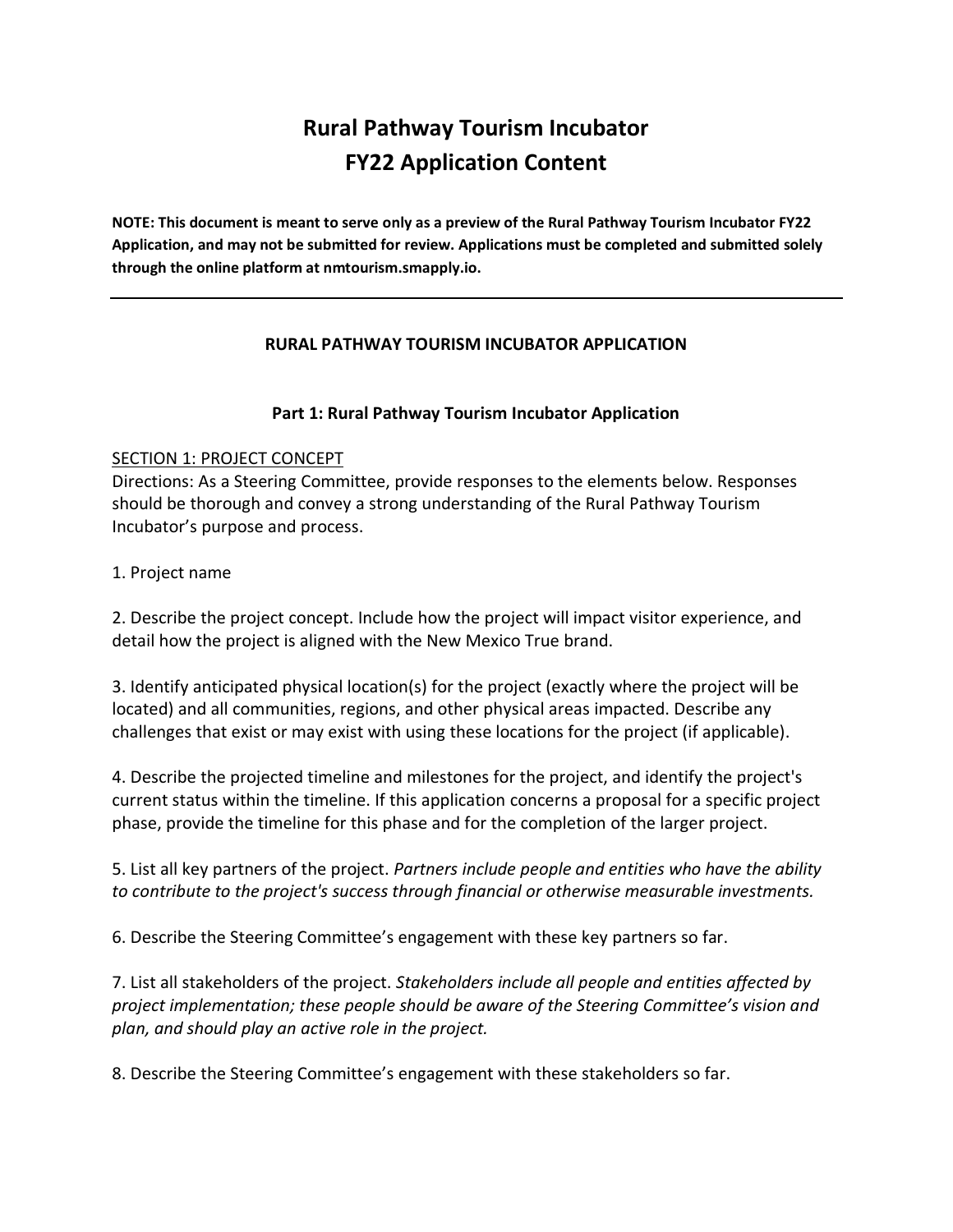9. List all project funding so far, including the source, the amount, the purpose and conditions of the funds, and any additional relevant information. *Please include: funds requested for the project, funds awarded to the project (regardless of whether or not they were ultimately accepted), funds accepted by the project team, and funds declined by the project team.*

10. Describe the Steering Committee's strategy to demonstrate short-term economic stimulation in the areas impacted by project implementation (preliminary surveying, civic involvement, etc.).

11. Describe the anticipated long-term economic impact of project completion (jobs created and retained, increased GRT, etc.).

12. Describe the Steering Committee's reasons for participating in the Rural Pathway Tourism Incubator and any associated goals.

13. Identify the top three project needs the Steering Committee would like to address with NMTD staff during the program.

# SECTION 2: ASSET INVENTORY

Directions: Identify existing and desired assets that have the potential to support the project's success. Assets can be physical structures, natural resources, public amenities, community services, businesses, etc. specific to the theme(s) or location(s) of the project.

- 1. Existing Assets
- 2. Desired Assets

## **Part 2: Steering Committee Forms**

Each page in this section contains the Steering Committee Member Profile and Statement of Commitment forms for one individual Steering Committee member.

Steering Committee members may be added as collaborators to the application so that each member is able to fill in their own page.

## STEERING COMMITTEE MEMBER 1 **Steering Committee Member Profile**

1. Name